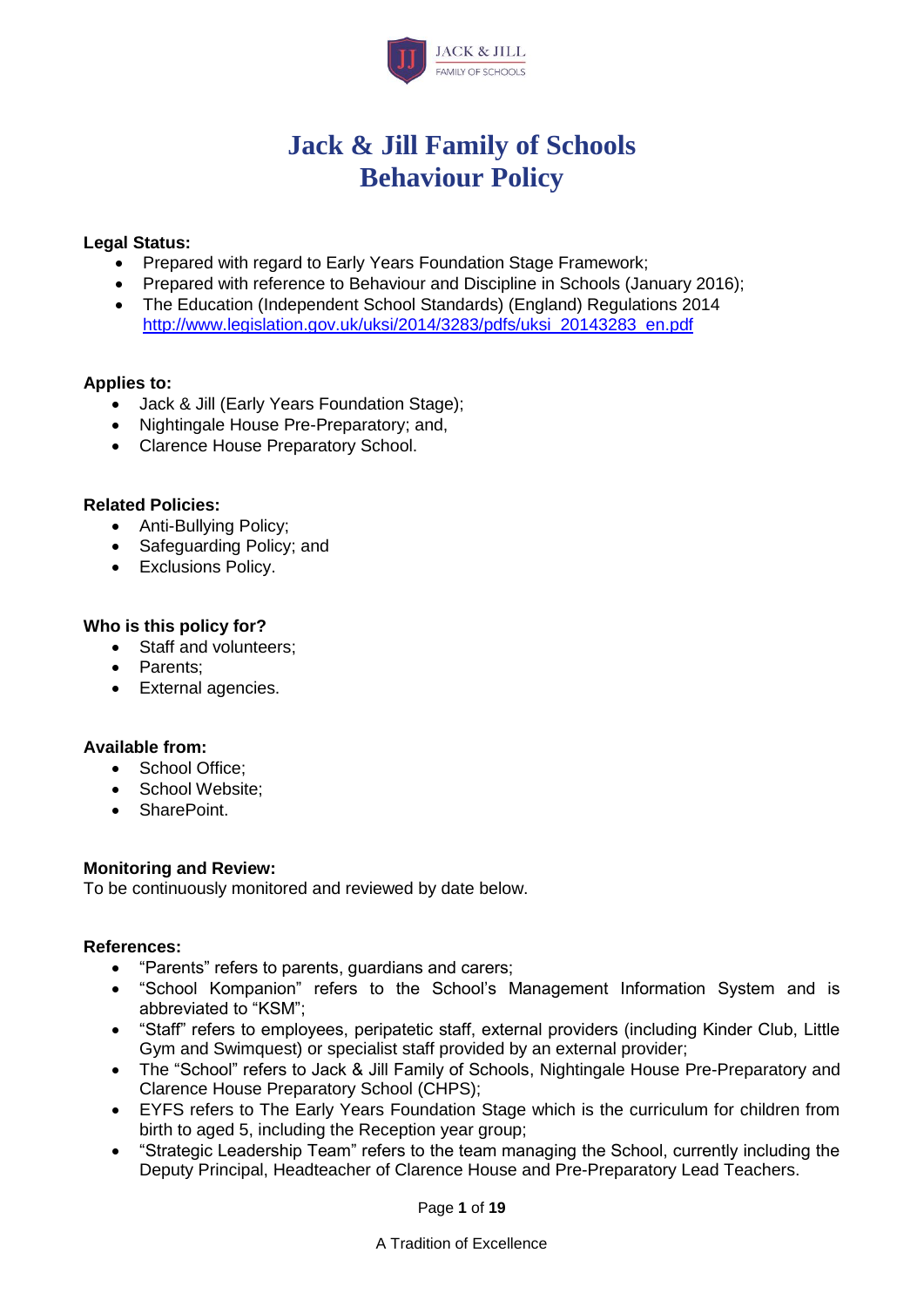

• "Individual Behaviour Plan" is a set of measures agreed with the parents of an individual pupil at the School whose behaviour has reached a level requiring specific targets and measures;

**Reviewer:** Strategic Leadership Team **Review date:** April 2019 **Operational from:** April 2019 to April 2020 **Next review date:** April 2020 **Principal's Signature:** WarrenPapinel

The Jack & Jill Family of Schools is committed to safeguarding and promoting the welfare of children and young people and expects all staff and volunteers to share this commitment. It is our aim that all pupils achieve their potential.

The Jack & Jill Family of Schools promotes equality of opportunity and anti-discriminatory practice. We ensure that every child is included and not disadvantaged because of ethnicity, culture or religion, home language, family background, learning difficulties or disabilities, gender or ability. We promote the principles of fairness and justice for all through the education that we provide in our School.

Please consider the environment before printing, if printing please choose black and white.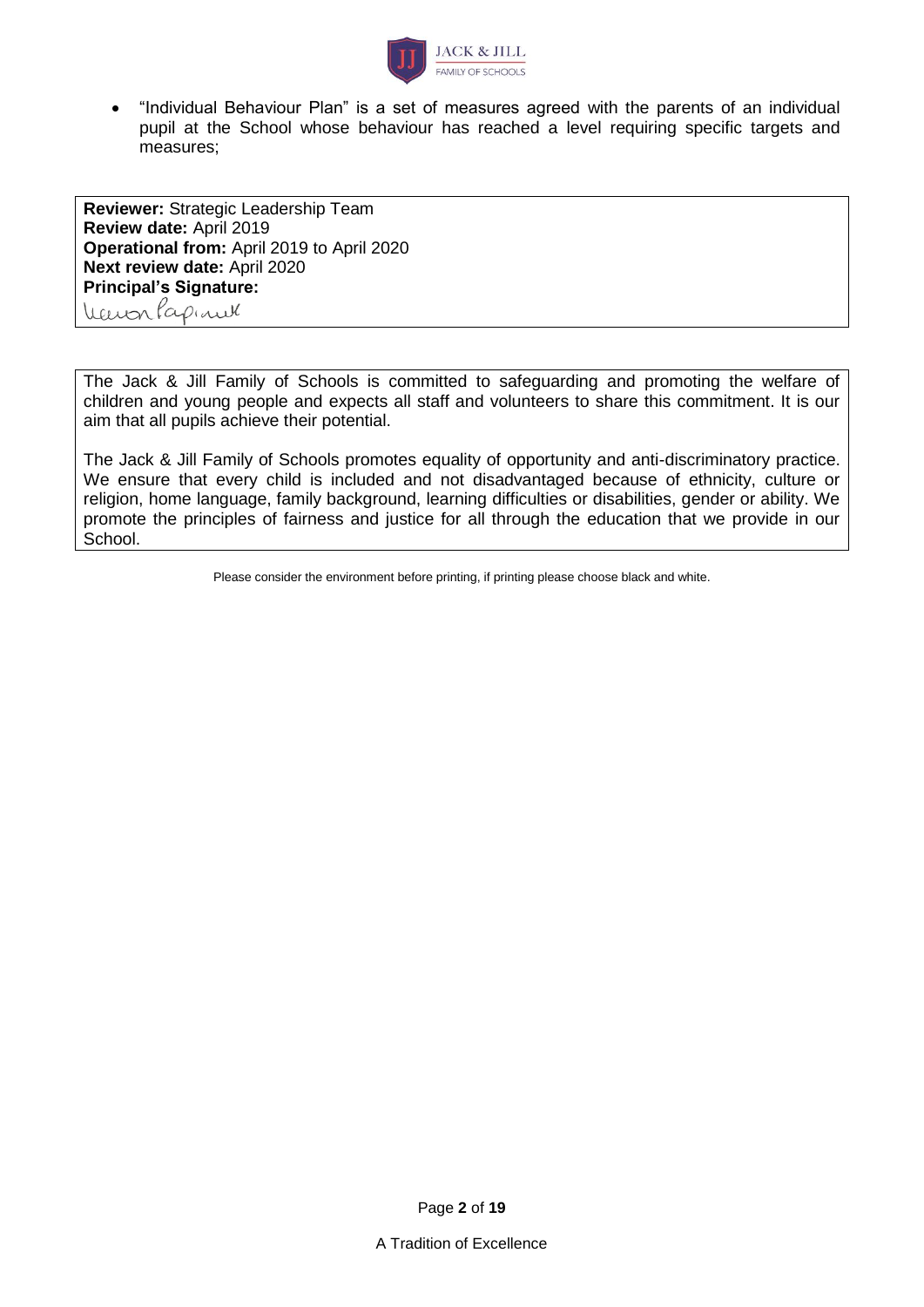

## **Section One: Policy**

#### **1. Introduction**

The Jack & Jill Family of Schools promotes good behaviour amongst pupils by ensuring that:

- 1. A written behaviour policy is drawn up that, amongst other matters, sets out the sanctions to be adopted in the event of pupil misbehaviour;
- 2. This policy is implemented effectively; and,
- 3. A record is kept of the sanctions imposed upon pupils for serious misbehaviour.

This policy sets out details of:

- How the School promotes good behaviour, self-discipline and respect amongst pupils, and ensures pupils complete assigned work;
- How the School regulates the conduct of pupils; and,
- The sanctions to be adopted in the event of pupil misbehaviour.

Key points:

- Jack & Jill Family of Schools staff have the power to discipline pupils for misbehaviour which occurs in school and, in some circumstances, outside of school;
- The responsibility to discipline applies to all Jack & Jill staff, including volunteers;
- Jack & Jill Family of Schools promotes good behaviour through the School rules and the use of rewards and sanctions.

This policy should be read in conjunction with our Anti-Bullying Policy, which sets out how the School works to prevent bullying.

#### **2. Aims**

The Jack & Jill Family of Schools aims to have:

- 1. A consistent approach to behaviour management;
- 2. Strong School leadership of behaviour management;
- 3. Strong classroom management;
- 4. Clear rewards and sanctions that are consistently applied;
- 5. Clear strategies for the teaching of good behaviour;
- 6. Support for staff, including training;
- 7. Effective pupil support systems;
- 8. Effective liaison with parents and other agencies;
- 9. Effective transition arrangements; and
- 10. Environments that help promote good behaviour.

#### **3. Equality Act 2010**

The School acknowledges its legal duties under the Equality Act 2010, in respect of safeguarding and in respect of pupils with special educational needs and disabilities (S.E.N.D.).

#### **4. The Role of Parents**

The Jack & Jill Family of Schools works from the principle that parents are 'first educators'. We work collaboratively with parents, so pupils receive consistent messages about how to behave at home and at school.

We explain the Behaviour Policy and associated procedures at our annual Curriculum Evenings, and we expect parents to support this policy.

If the School must use reasonable sanctions to educate a pupil, parents are expected to support the actions of the School. If parents have any concerns about the way that their child has been treated,

Page **3** of **19**

A Tradition of Excellence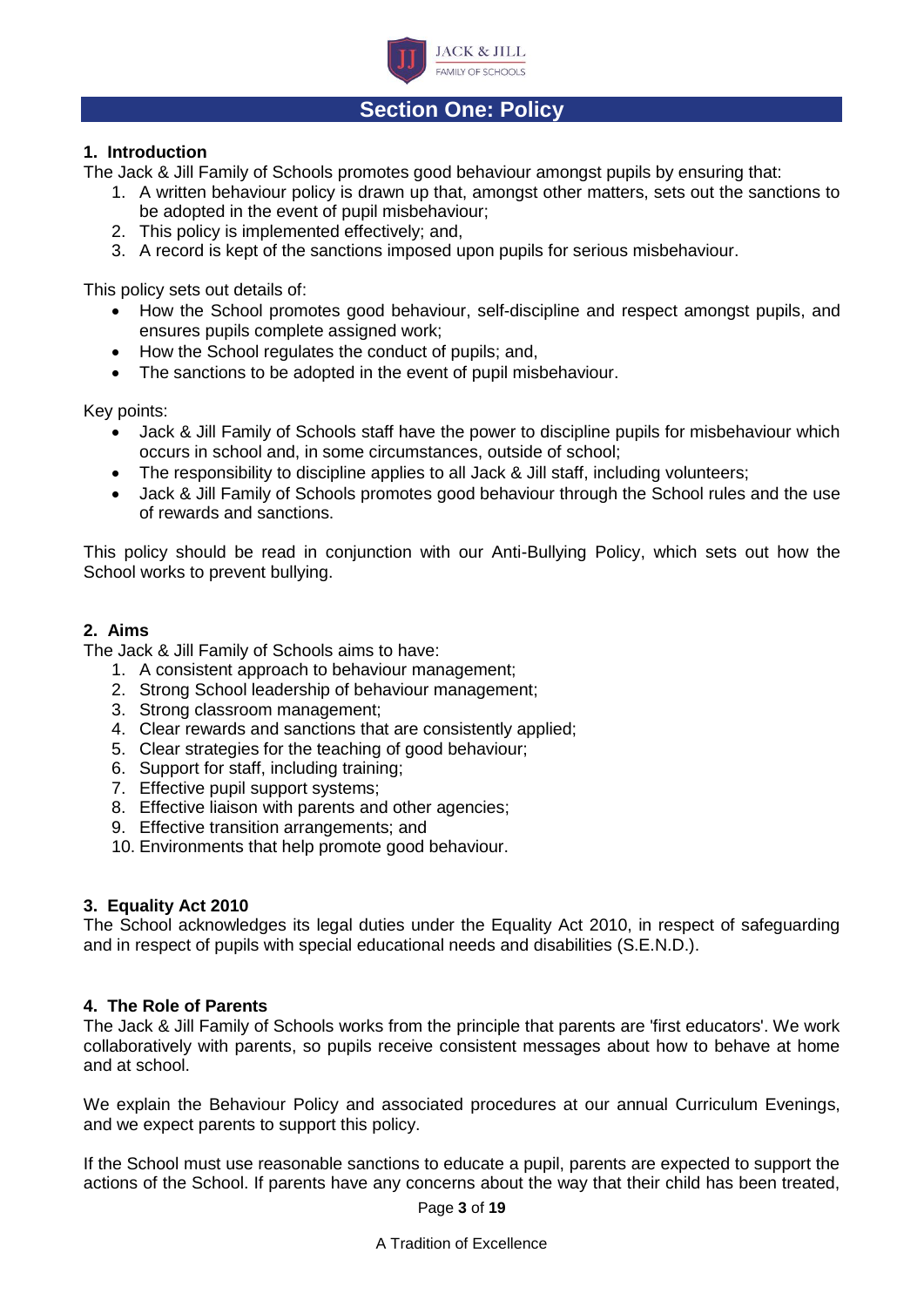

they should initially contact the class teacher; if the concern remains, they should contact the Deputy Principal / Headteacher of Clarence House. If these discussions cannot resolve the problem, the complaints process should be implemented.

#### **5. The Role of the Principal**

The Principal is responsible for;

- the standard of behaviour expected of pupils at the School, the School rules and the sanctions for breaking the rules.
- ensuring the consistent implementation of the School behaviour policy throughout the School.
- giving fixed-term suspensions to individual children for serious acts of misbehaviour. For repeated or very serious acts of anti-social behaviour, the Principal may permanently exclude a child. Please see the Exclusion Policy for further details.
- ensuring the School works in partnership with other agencies, e.g. Children's services, the local authority or exceptionally the police.
- overseeing the work of the Deputy Principal, Headteacher of Clarence House and lead teachers Pre-Prep.
- Ensuring the School Behaviour Policy is emphasised to staff, parents and pupils at least once a year.

Only the Principal has the power to exclude a pupil from the School. Details may be found in our Exclusions Policy.

#### **6. The Role of Deputy Principal**

The Deputy Principal is our named practitioner responsible for behaviour management issues in the EYFS.

The Deputy Principal maintains a record of all reported serious incidents of misbehaviour and is responsible for monitoring the day-to-day implementation of the policy throughout the Family of Schools..

#### **7. The Role of Pre-Preparatory Lead Teachers/Headteacher of Clarence House**

The Headteacher of Clarence House & Lead teachers Nightingale House are responsible for day-today implementation of the Behaviour Policy.

#### **8. The Role of Staff**

Establishing clear adult, expert and professional authority and orderly discipline is the responsibility of all staff at Jack & Jill Family of Schools.

#### **10. Punishing Poor Behaviour**

Teachers must discipline pupils whose conduct falls below the standard which could reasonably be expected of them. This means that if a pupil misbehaves, breaks a School rule or fails to follow a reasonable instruction the teacher should impose a sanction on that pupil.

Page **4** of **19**

A Tradition of Excellence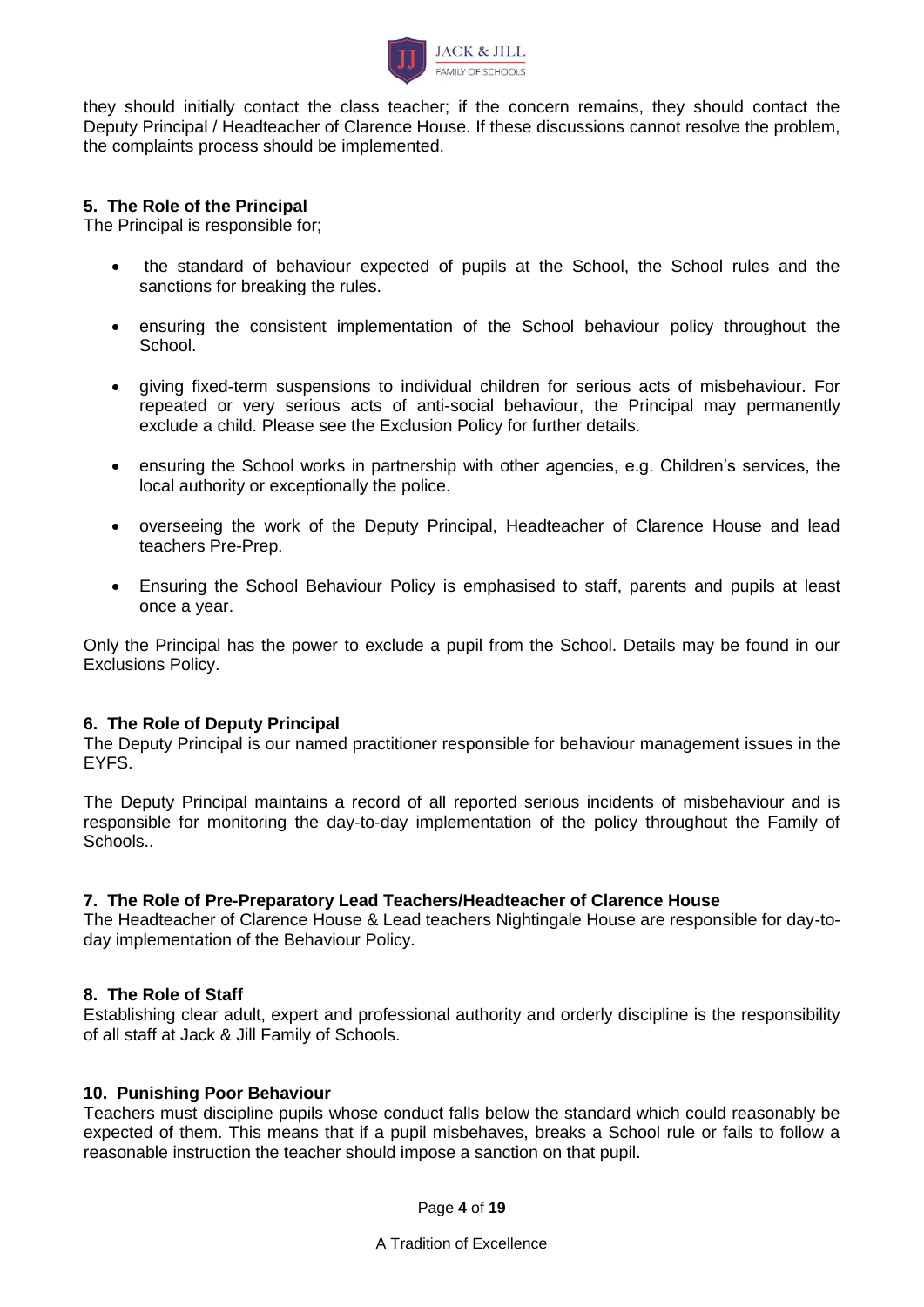

Sanctions are outlined in Section Two (below). Sanctions that are humiliating or degrading are not used; these include deprivation of food or drink, enforced eating or drinking, prevention of contact with parents, requirement to wear distinctive clothing or withholding any aids or equipment required by the pupil.

Sanctions for pupils at Clarence House Preparatory School include the use of detentions, which are monitored by the Headteacher of Clarence House.

Corporal punishment is prohibited in the School and includes the administration of corporal punishment to a pupil during any activity, whether on the school premises.

#### **13. Use of Reasonable Force**

It may be necessary to physically intervene in the following situations but only when all other tactics have been attempted:

- A pupil persistently refuses to obey instructions to leave an area or situation.
- A pupil is behaving in a way that is seriously disrupting the lesson or activity.

Members of staff will sometimes have to rely on their professional judgement when deciding whether to physically intervene in hazardous situations or to stand aside and allow pupils or colleagues to face a potential hazard. Staff must balance the level and duration of intervention against the seriousness and potential effects of the incident.

Please refer to our Physical Restraints Policy for further details. The Deputy Principal maintains a restraints log.

#### **14. Behaviour and Safeguarding**

The School will consider whether the behaviour under review gives cause to suspect that a child is suffering, or is likely to suffer, significant harm. Where this may be the case, staff should follow the School's Safeguarding Policy. They must also consider whether continuing disruptive behaviour might be the result of unmet educational or other needs.

#### **17. Record Keeping**

The following records are maintained so that patterns can be identified by the School. Records include:

- Pupils' name;
- Year Group;
- Nature and date of the offence; and
- Sanction imposed.

| <b>Key Person</b>       | <b>Location of Record</b>             |
|-------------------------|---------------------------------------|
| <b>HR Admin</b>         | School training records               |
| Manager                 |                                       |
| <b>Deputy Principal</b> | <b>KSM</b>                            |
| Deputy Principal        | <b>KSM</b>                            |
| <b>Deputy Principal</b> | <b>KSM</b>                            |
| Deputy Principal        | <b>SharePoint</b>                     |
|                         |                                       |
| Deputy Principal        | <b>SharePoint</b>                     |
| Deputy Principal        | <b>SharePoint</b>                     |
| <b>Deputy Principal</b> | Hard copy in Child Protection Cabinet |
|                         | (all Designated Officers have access) |
| Principal               | Hard copy in Child Protection Cabinet |
|                         | (all Designated Officers have access) |
|                         |                                       |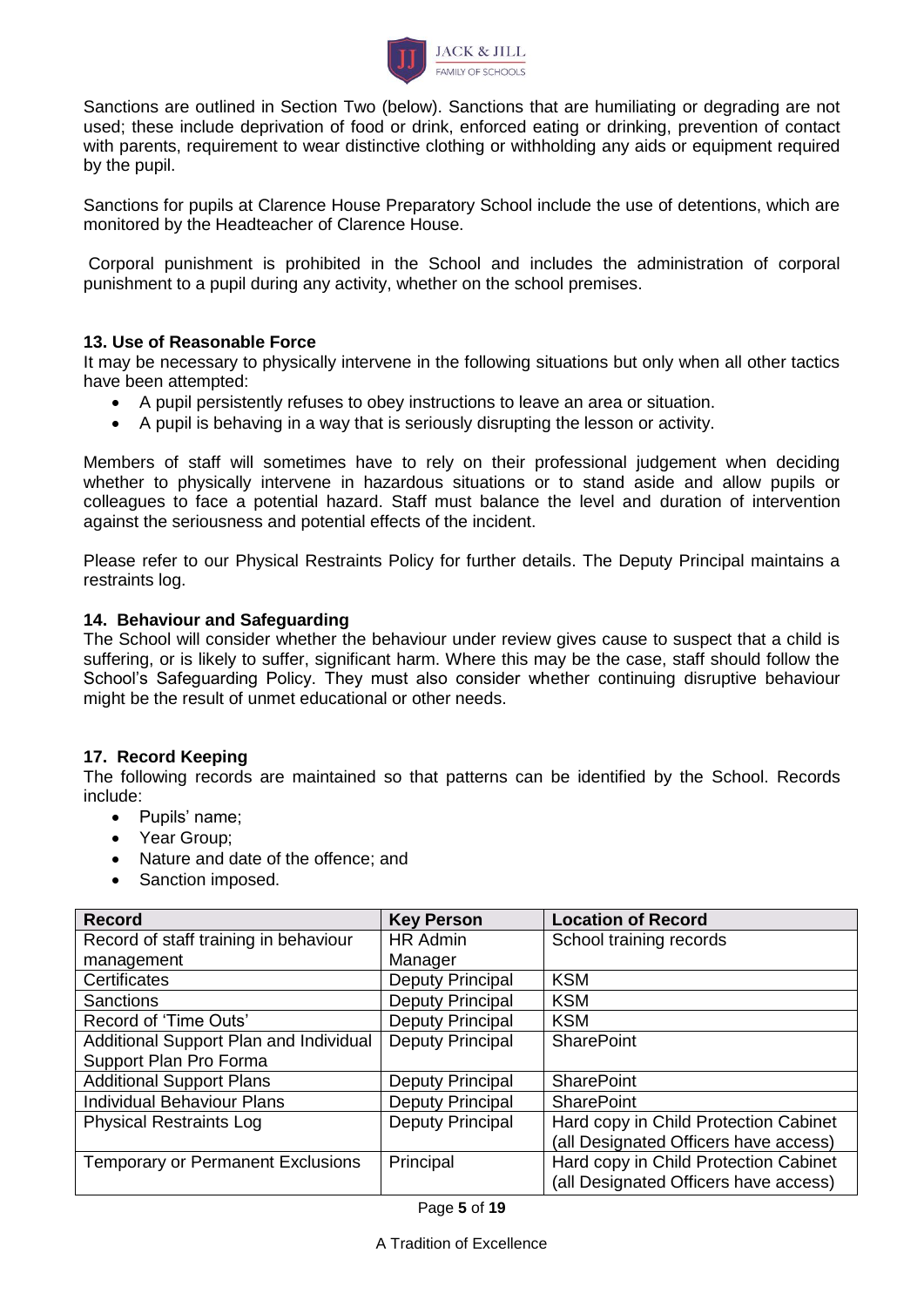

The following is displayed in all classrooms:

| <b>Display</b>                    | <b>Key Person</b> | <b>Location of Record</b>           |
|-----------------------------------|-------------------|-------------------------------------|
| The Jack & Jill Family of Schools | Heads of          | Classroom wall                      |
| Rules                             | School/Lead       |                                     |
|                                   | teachers          | Pupils at Clarence House are taught |
|                                   |                   | the rules during the induction      |
|                                   |                   | 'bootcamp' and are required to      |
|                                   |                   | memorise them.                      |

#### **18. Policy and Procedure Evaluation**

Evaluation and review of the Behaviour Policy takes place annually.

However, review may be necessary earlier if the Government introduces new regulations, or if the School receives recommendations on how the policy might be improved.

Throughout the year, stakeholders are encouraged to feedback information and ideas regarding the implementation of this policy. The views of our pupils are given due weight according to the age, maturity and capability of the child (see articles 12 and 13, The United Nations Convention on the Rights of the Child).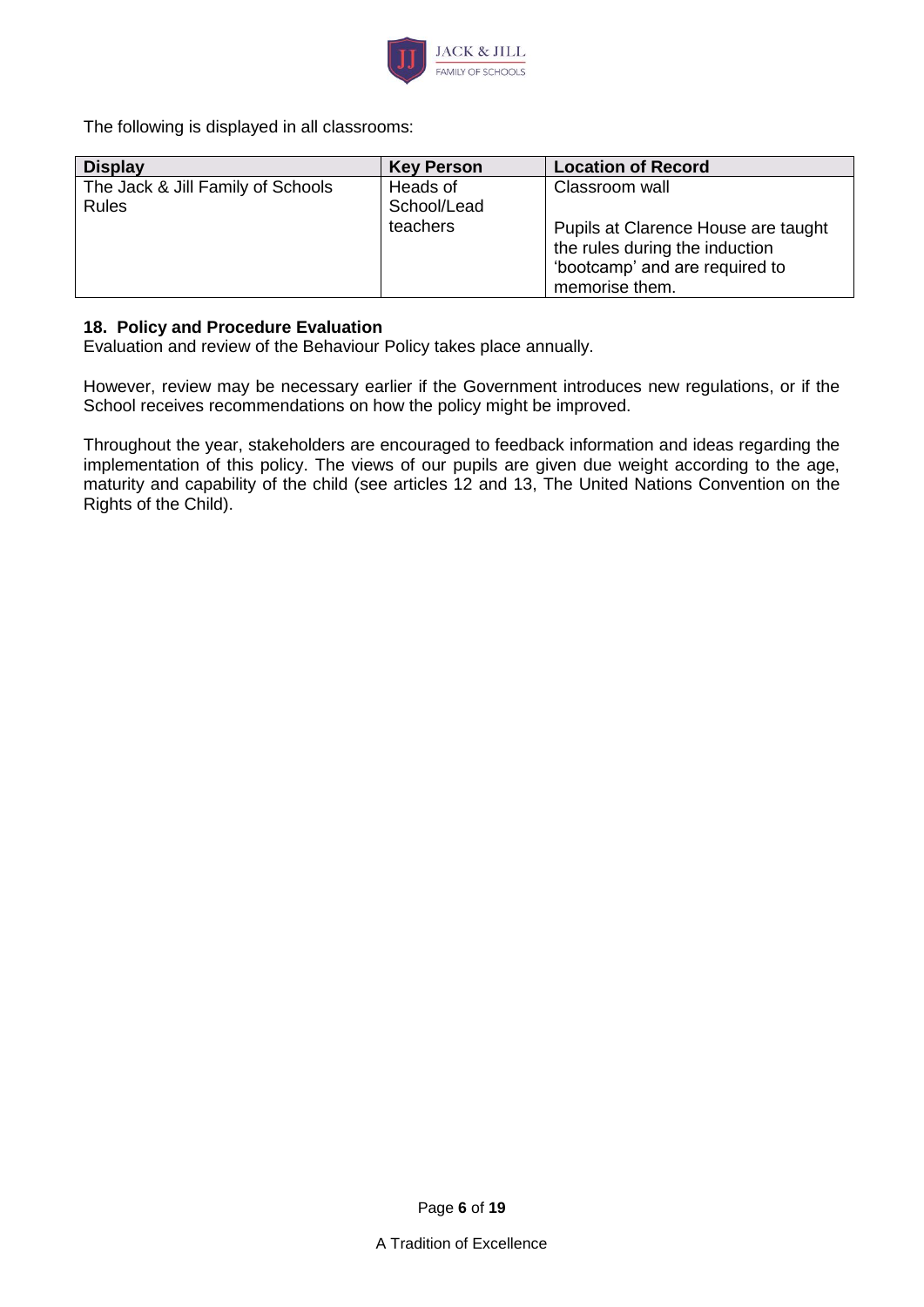

### **Section Two: Procedures**

Behaviour management is based on **rewards** and **sanctions within a staged programme**. Staff work to ensure clarity, certainty and consistency.

All staff must respond calmly and consistently to all allegations and incidents of poor behaviour. All disclosures will be taken seriously and dealt with impartially and promptly, and all involved will have the opportunity to be heard. Staff will protect and support all students involved whilst allegations and incidents are investigated and resolved.

#### **19. The Jack & Jill Family of Schools School Rules**

The Jack & Jill Family of Schools has a fixed set of School rules which we always expect all members of the School community to adhere to. The rules are phrased to promote and encourage positive behaviour. The rules are:

- Work hard;
- Be kind:
- Listen;
- Be honest;
- Look after our School.

The rules are displayed prominently and referred to as appropriate. In this way, every child is made aware of expected standards of behaviour and is expected to take responsibility for their own behaviour.

The rules underpin how staff monitor and record misbehaviour on the MIS (KSM) as below:

| Details:         |              | <b>Add Students:</b>          |                    |        |                              |                             |
|------------------|--------------|-------------------------------|--------------------|--------|------------------------------|-----------------------------|
| <b>Teacher:</b>  |              | Members Of                    |                    |        |                              |                             |
| Nick Hitchen     | $\checkmark$ | <b>Select Option</b>          |                    |        |                              | All<br>$\checkmark$         |
| Category:        |              | <b>Available Students</b>     | <b>Select All:</b> | $+$    | <b>Selected Students</b>     | <b>Remove All:</b><br>۰     |
| Listen           |              | <b>Search Available Users</b> |                    | Q      | <b>Search Selected Users</b> | Q                           |
|                  | $\alpha$     |                               |                    |        |                              |                             |
| Select an option |              |                               |                    |        |                              | ÷                           |
| <b>Work Hard</b> |              |                               |                    |        |                              |                             |
| <b>Be Kind</b>   |              |                               |                    |        |                              |                             |
| Listen           |              |                               |                    |        |                              |                             |
| <b>Be Honest</b> |              |                               |                    |        |                              |                             |
|                  |              |                               |                    |        |                              |                             |
|                  |              |                               |                    |        |                              |                             |
|                  |              |                               |                    |        |                              |                             |
|                  |              |                               |                    |        |                              |                             |
|                  |              |                               |                    |        |                              |                             |
|                  |              |                               |                    |        |                              |                             |
|                  |              |                               |                    |        |                              |                             |
|                  |              |                               |                    | Cancel | <b>Add Item</b>              | <b>Add Item Per Student</b> |

#### **20. Sharing the Jack & Jill Family of Schools School Rules**

The rules are shared and discussed in student induction, curriculum evenings and throughout the year in assemblies.

Page **7** of **19**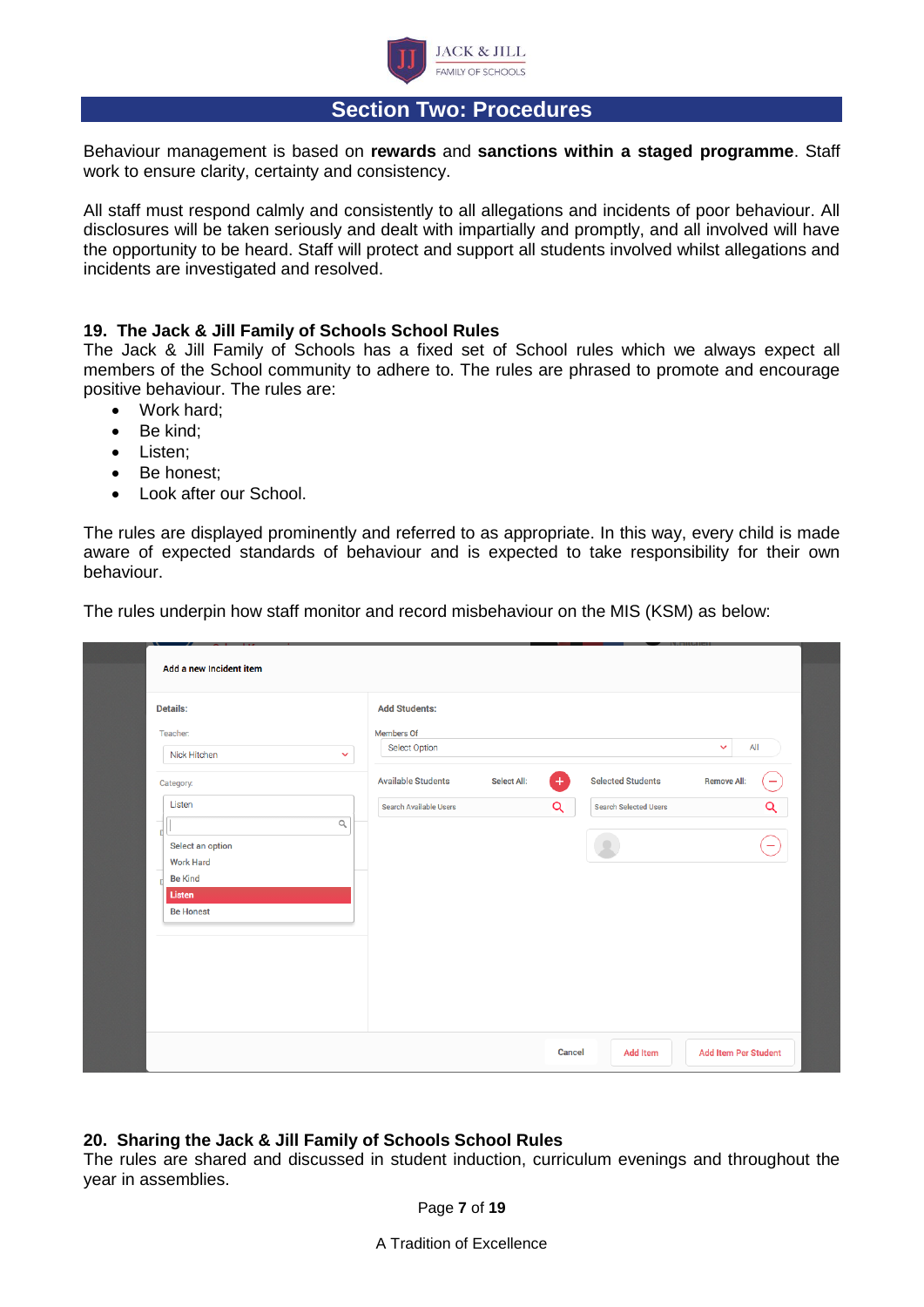

The Jack & Jill Family of Schools School rules are displayed in every classroom.

The Nightingale House School Councils review the design of the behaviour certificates and together with the team leaders encourage pupils to follow the school rules to warrant award of a certificate.

#### **21. Rewards**

The Jack & Jill Family of Schools rewards pupils for upholding the school rules. Rewards include:

- Informal praise, e.g. a kind word or a smile;
- Stickers:
- Stamps;
- Praise slips;
- Certificates and commendations in assembly;
- Team Points;
- Star of the Week.

#### **22. Awarding Certificates**

Individual students are awarded certificates and presented to students at appropriate moments in the School week.

Staff award certificates based upon the Jack & Jill Family of Schools School rules, for example, for exceptional kindness or for work demonstrating exceptional effort.

#### **23. Awarding Team System**

At an appropriate point during their Reception year girls are allocated to the school teams and receive team points. The three teams are:

- Chaffinch;
- Kingfisher;
- Robin.

Good behaviour is rewarded with team points, which are tallied and celebrated during weekly team point assemblies led by Year 2 team captains at Nightingale House.

Team points are converted to pence for the nominated School charities, e.g. 78 team points equals £7.80. The weekly totals are tallied at the end of the year and divided equally between the year's charities

#### **24. Allocation of Team Points**

One or two team points are awarded for effort, kindness or good performance.

In the Pre-Prep, team points are marked on the pupil's work as '1tp' or '2tp' and added to the class tally either by teachers or the girls themselves.

In Clarence House, team points are recorded on the classroom board.

Page **8** of **19**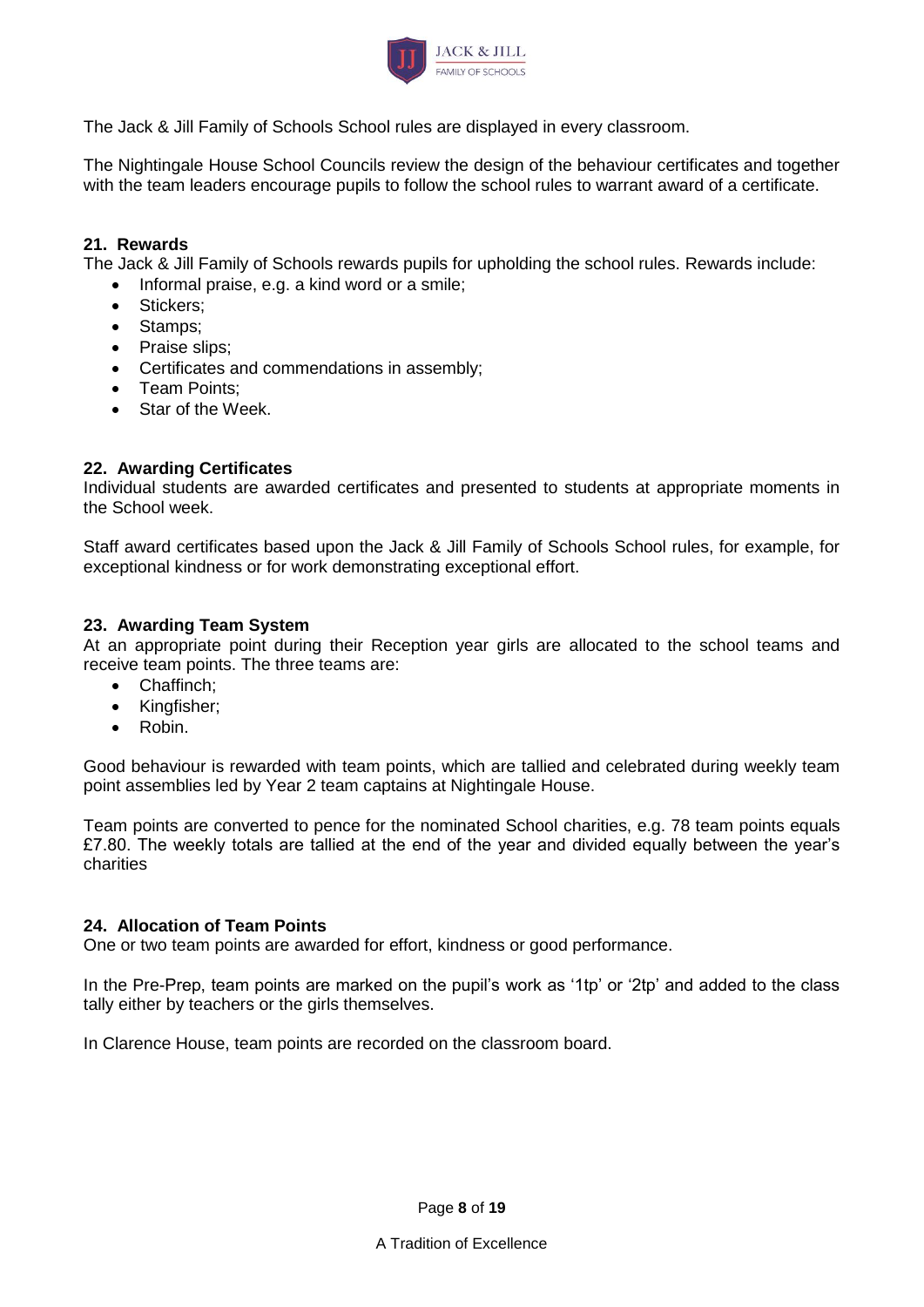

## **25. Record Keeping of Rewards**

| <b>Team Points</b> | The team points accrued each week are added to the team points tally during the<br>team point Assembly. |
|--------------------|---------------------------------------------------------------------------------------------------------|
| Certificates       | Certificates are added to School Kompanion.                                                             |

## **26. Reporting Rewards and Sanctions**

| Rewards          | <b>Nursery and Reception:</b> Exceptional behaviour shared with parents via white<br>message book and certificates.<br>Pre-Preparatory and Clarence House: Certificate totals are noted in the child's<br>School Kompanion area (parents can access this when they log in to see their<br>child's report) |
|------------------|-----------------------------------------------------------------------------------------------------------------------------------------------------------------------------------------------------------------------------------------------------------------------------------------------------------|
| <b>Sanctions</b> | <b>Nursery and Reception:</b> Time outs reported on child's area within School<br>Kompanion.<br>Pre-Preparatory: Sanctions reported on child's area within School Kompanion.<br>Clarence House: Sanctions reported on child's area within School Kompanion.                                               |

Page **9** of **19**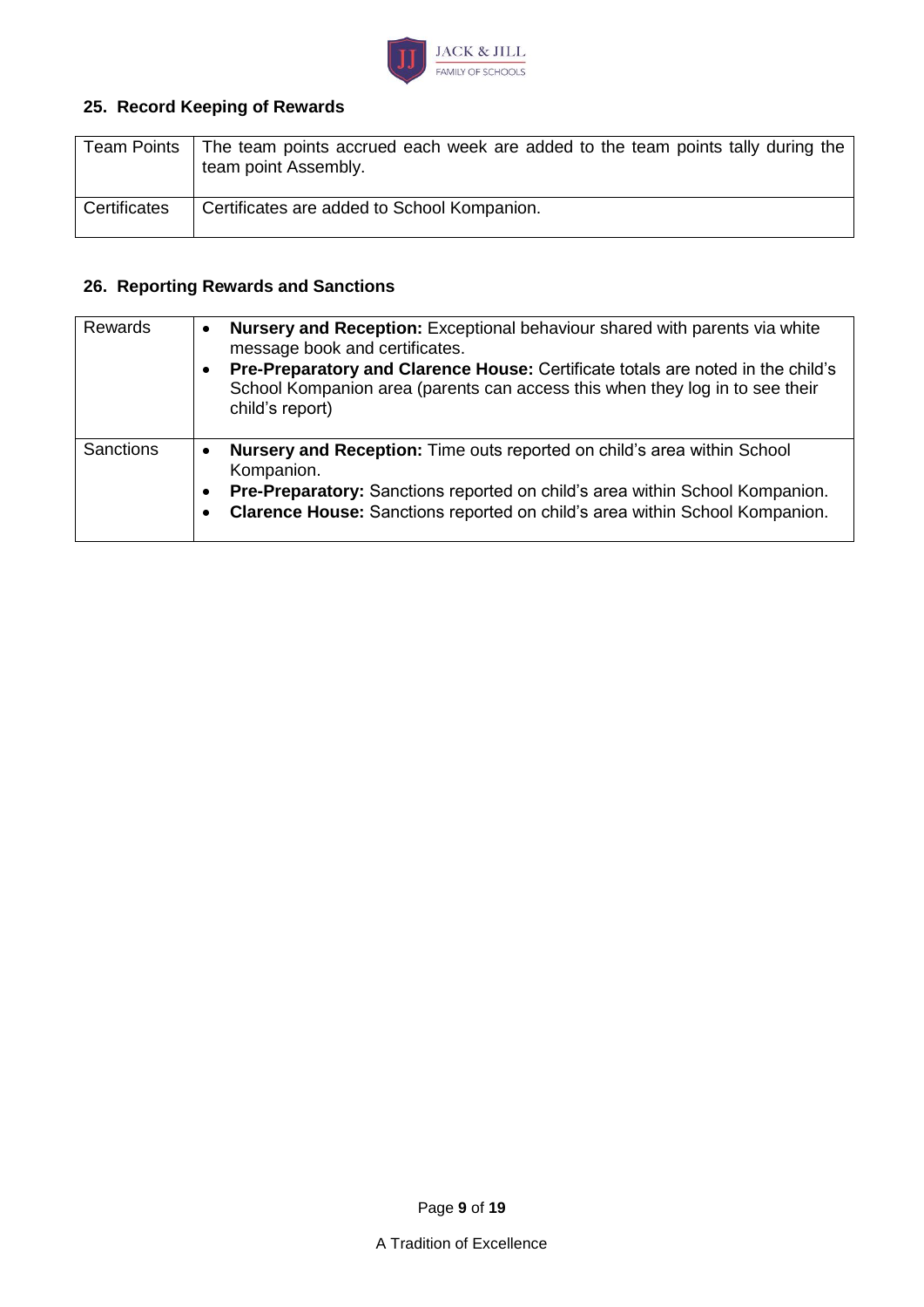

# **Behaviour Ladder (Nursery & Reception)**

#### **Metaphor: Rainbow**

| <b>Stage</b>              | <b>Behaviours</b>                                                                     | <b>Procedure</b>                                                                                                                                                                                                                                                                                                                                                              | <b>Partnership</b><br><b>With Parents</b>       | <b>Record Keeping &amp;</b><br><b>Analysis</b>                                                                                                                                                                       |
|---------------------------|---------------------------------------------------------------------------------------|-------------------------------------------------------------------------------------------------------------------------------------------------------------------------------------------------------------------------------------------------------------------------------------------------------------------------------------------------------------------------------|-------------------------------------------------|----------------------------------------------------------------------------------------------------------------------------------------------------------------------------------------------------------------------|
| One:<br>Warning           | Poor behaviour                                                                        | Pupils start on the rainbow -<br>1. Teacher makes 'Thumbs<br>down' gesture and pulls a<br>sad face;<br>2. Explains rule that has been<br>broken;<br>Redirect to task.<br>3.                                                                                                                                                                                                   |                                                 |                                                                                                                                                                                                                      |
| Two:<br><b>Rain Cloud</b> | Poor behaviour                                                                        | 1. Teacher makes 'Thumbs<br>down' gesture and pulls a<br>sad face;<br>2. Explains rule that has been<br>broken;<br>3. Pupil's name or photo<br>moved onto the rain cloud;<br>4. Redirect to task and given<br>opportunity to move back<br>onto the rainbow.                                                                                                                   |                                                 |                                                                                                                                                                                                                      |
| Three:<br><b>Time Out</b> | Persistent poor<br>behaviour or<br>inappropriate<br>behaviour in<br>individual lesson | 'Stop' signal;<br>1.<br>Time out by the traffic lights.<br>2.<br><b>Duration of Time Out</b><br>Nursery: a minute per year<br>$\bullet$<br>of their age<br>Reception: a minute per<br>$\bullet$<br>year of their age<br>Member of staff explains why<br>time out has been given.<br>At end of time out, remind pupil<br>of the Jack & Jill Family of<br>Schools School rules. | Parents<br>informed via<br>School<br>Kompanion. | Teacher: Record on<br>School Kompanion.<br>Inform class<br>teacher.<br>School Kompanion<br>automatically<br>informs the Deputy<br>Principal.<br>The Deputy<br>Principal monitors<br><b>Stage Three</b><br>sanctions. |

#### **Serious Misbehaviour**

The Deputy Principal may choose to move straight to Stage Four in cases of serious misbehaviour. The Deputy Principal maintains a log of any incidents of serious misbehaviour.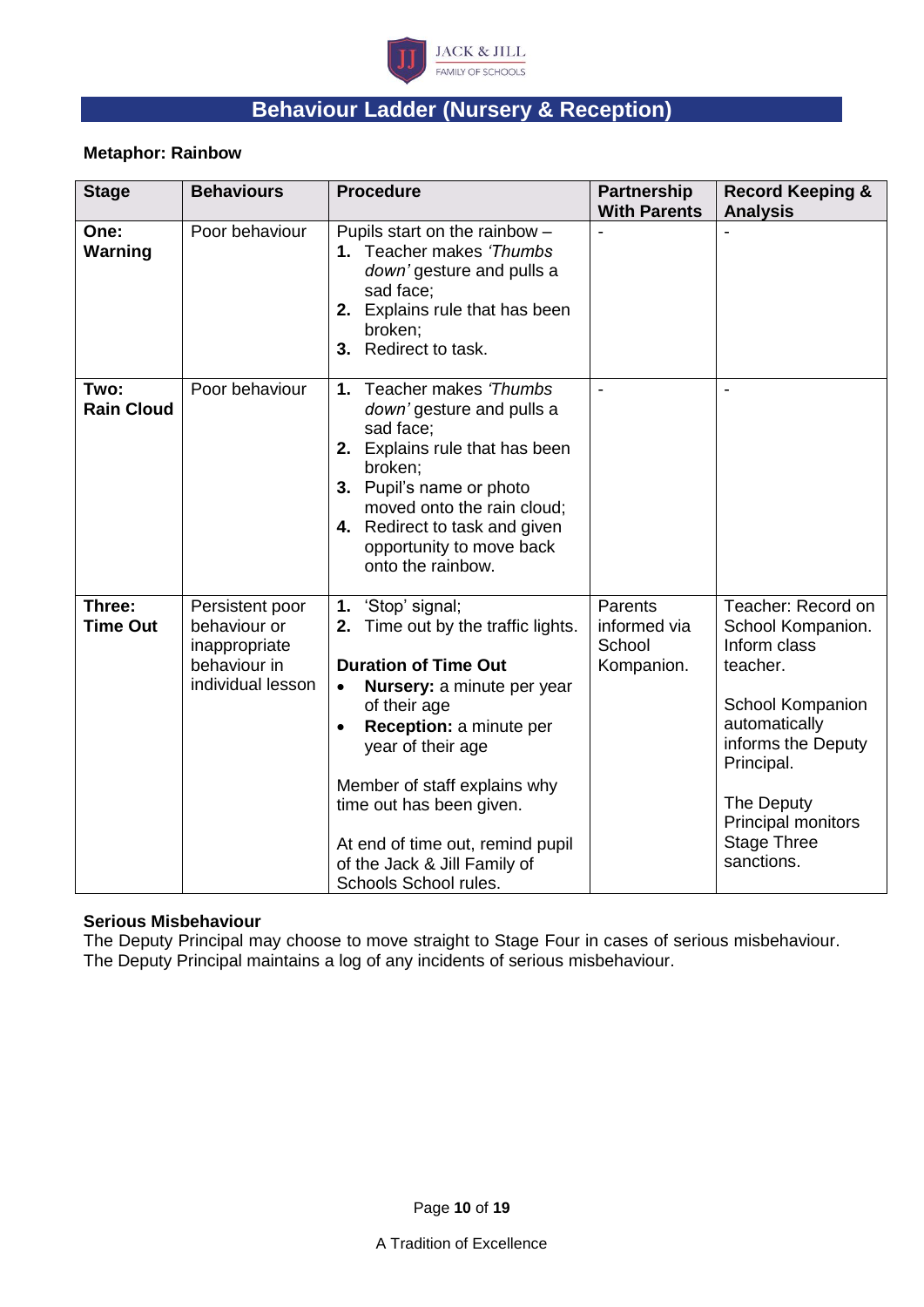

# **Behaviour Ladder (Pre-Preparatory)**

| <b>Stage</b>                    | <b>Behaviours</b>                                                                                                                                                                                                                           | <b>Procedure</b>                                                                                                                                                                                                                                                                                                                                                     | <b>Partnership</b><br><b>With Parents</b>                            | <b>Record Keeping &amp;</b><br><b>Analysis</b>                                                                                                                                                                                                                                                                                              |
|---------------------------------|---------------------------------------------------------------------------------------------------------------------------------------------------------------------------------------------------------------------------------------------|----------------------------------------------------------------------------------------------------------------------------------------------------------------------------------------------------------------------------------------------------------------------------------------------------------------------------------------------------------------------|----------------------------------------------------------------------|---------------------------------------------------------------------------------------------------------------------------------------------------------------------------------------------------------------------------------------------------------------------------------------------------------------------------------------------|
| One:<br><b>Warning</b>          | Poor behaviour in<br>individual lesson.                                                                                                                                                                                                     | 1. Teacher asks pupil which<br>of the School rules is not<br>being upheld.<br>Redirect to task.<br>2.                                                                                                                                                                                                                                                                |                                                                      |                                                                                                                                                                                                                                                                                                                                             |
| Two:<br><b>Sanction</b>         | Repeated poor<br>behaviour in<br>individual lesson,<br>or across a series<br>of lessons in one<br>day.<br>Any behaviour<br>involving physical<br>violence will<br>move<br>immediately to a<br>sanction without a<br>warning being<br>given. | 1. Teacher asks pupil which<br>of the rules is not being<br>upheld;<br>2. Tell pupil they have<br>received a sanction;<br>At end of lesson, add<br>3.<br>sanction to pupil's School<br>Kompanion record.                                                                                                                                                             | Parents<br>informed via<br>School<br>Kompanion.                      | Teacher:<br>Record on School<br>Kompanion.<br>Sanction to be<br>reported to the<br>child's class teacher<br>verbally, or by email<br>by the end of the<br>School day.<br>School Kompanion<br>automatically<br>informs the Deputy<br>Principal.<br>The Deputy Principal<br>monitors Stage Two<br>sanctions.                                  |
| Three:<br>Removal<br>from Class | Serious<br>unacceptable<br>behaviour or<br>persistent poor<br>behaviour in<br>individual lesson<br>or across a series<br>of lessons in one<br>day.                                                                                          | 1. Teacher asks pupil which<br>of the rules is not being<br>upheld;<br>2. Send pupil to Deputy<br>Principal/Pre-Preparatory<br>Lead Teachers with their<br>work;<br>Teacher-in-charge speaks<br>3.<br>to the pupil involved.<br>Additional sanctions may<br>be set, such as asking the<br>pupil to write a letter of<br>apology or a temporary<br>loss of privilege. | Parents<br>informed via<br>phone call<br>from teacher-<br>in-charge. | Teacher:<br>Add sanction to<br>School Kompanion.<br>Inform class teacher.<br>Sanction to be<br>reported to the<br>child's class teacher<br>verbally, or by email<br>by the end of the<br>School day.<br>School Kompanion<br>automatically<br>informs the Deputy<br>Principal.<br>The Deputy Principal<br>monitors Stage<br>Three sanctions. |

#### **Serious Misbehaviour**

The Deputy Principal may choose to move straight to Stage Four in cases of serious misbehaviour. The Deputy Principal maintains a log of any incidents of serious misbehaviour.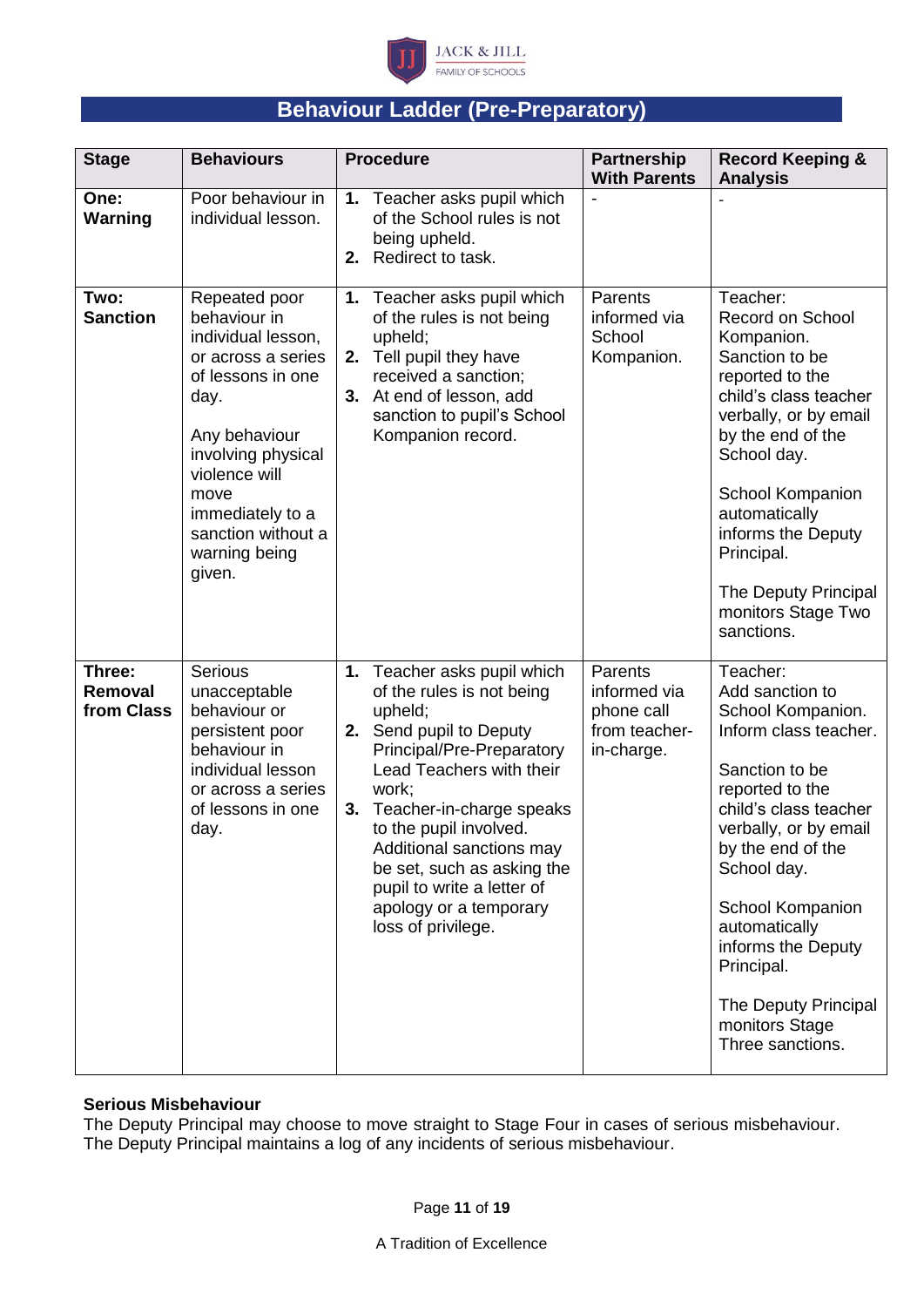

## **Behaviour Ladder (Clarence House)**

Our expectation is that Clarence House girls will always uphold the School rules .

| <b>Stage</b>               | <b>Behaviours</b>                                                                                                              | <b>Procedure</b>                                                                                                                                                                                                                                                                | <b>Partnership</b><br><b>With Parents</b>                                              | <b>Record Keeping &amp;</b><br><b>Analysis</b>                                                                                                                                                                                  |
|----------------------------|--------------------------------------------------------------------------------------------------------------------------------|---------------------------------------------------------------------------------------------------------------------------------------------------------------------------------------------------------------------------------------------------------------------------------|----------------------------------------------------------------------------------------|---------------------------------------------------------------------------------------------------------------------------------------------------------------------------------------------------------------------------------|
| One:<br><b>Warning</b>     | Poor behaviour in<br>individual lesson or<br>across a series of<br>lessons in one day.                                         | Teacher asks pupil<br>1.<br>which of the rules is<br>not being upheld.<br>Redirect to task.<br>2.                                                                                                                                                                               |                                                                                        |                                                                                                                                                                                                                                 |
| Two:<br><b>Sanction</b>    | Poor behaviour in<br>individual lesson or<br>across a series of<br>lessons in one day.                                         | Teacher asks pupil<br>1.<br>which of the rules is<br>not being upheld;<br>2. Tell pupil they have<br>received a sanction;<br>3. At end of lesson, add<br>sanction to pupil's<br>School Kompanion<br>record.<br>4. Redirect to task.                                             | Parents<br>informed via<br>School<br>Kompanion.                                        | Teacher:<br><b>Record on School</b><br>Kompanion.<br>Inform class<br>teacher.<br><b>KSM</b> automatically<br>informs the<br>Headteacher of<br>Clarence House.<br>The Headteacher<br>of CHPS monitors<br>Stage Two<br>sanctions. |
| Three:<br><b>Detention</b> | <b>Serious</b><br>unacceptable<br>behaviour or<br>persistent poor<br>behaviour or across<br>a series of lessons<br>in one day. | 1. Pupil informed they<br>have received a<br>detention;<br>2. At end of lesson,<br>teacher accompanies<br>pupil to the<br>Headteacher of<br>Clarence House.<br>3. Headteacher of<br><b>Clarence House will</b><br>oversee detention in<br>following break time<br>or lunchtime. | Parents<br>informed via<br>phone call from<br>the Headteacher<br>of Clarence<br>House. | Teacher:<br>Add sanction to<br>School Kompanion.<br>The Headteacher<br>of CHPS monitors<br><b>Stage Three</b><br>sanctions.                                                                                                     |

#### **Detention at Clarence House**

Staff at Clarence House Preparatory School have the power to issue detentions to pupils at Stage Three in the behaviour ladder.

The Headteacher of Clarence House makes clear to pupils and parents that we use detention as a sanction at Stage Three on the behaviour ladder. Detentions are always set during playtime and are supervised by the Headteacher of Clarence House. Parental consent is not required for detentions, but the School will always inform parents if a detention has been set.

#### **Serious Misbehaviour**

The Headteacher of Clarence House may choose to move straight to Stage Four in cases of serious misbehaviour. The Principal maintains a log of any incidents of serious misbehaviour.

Page **12** of **19**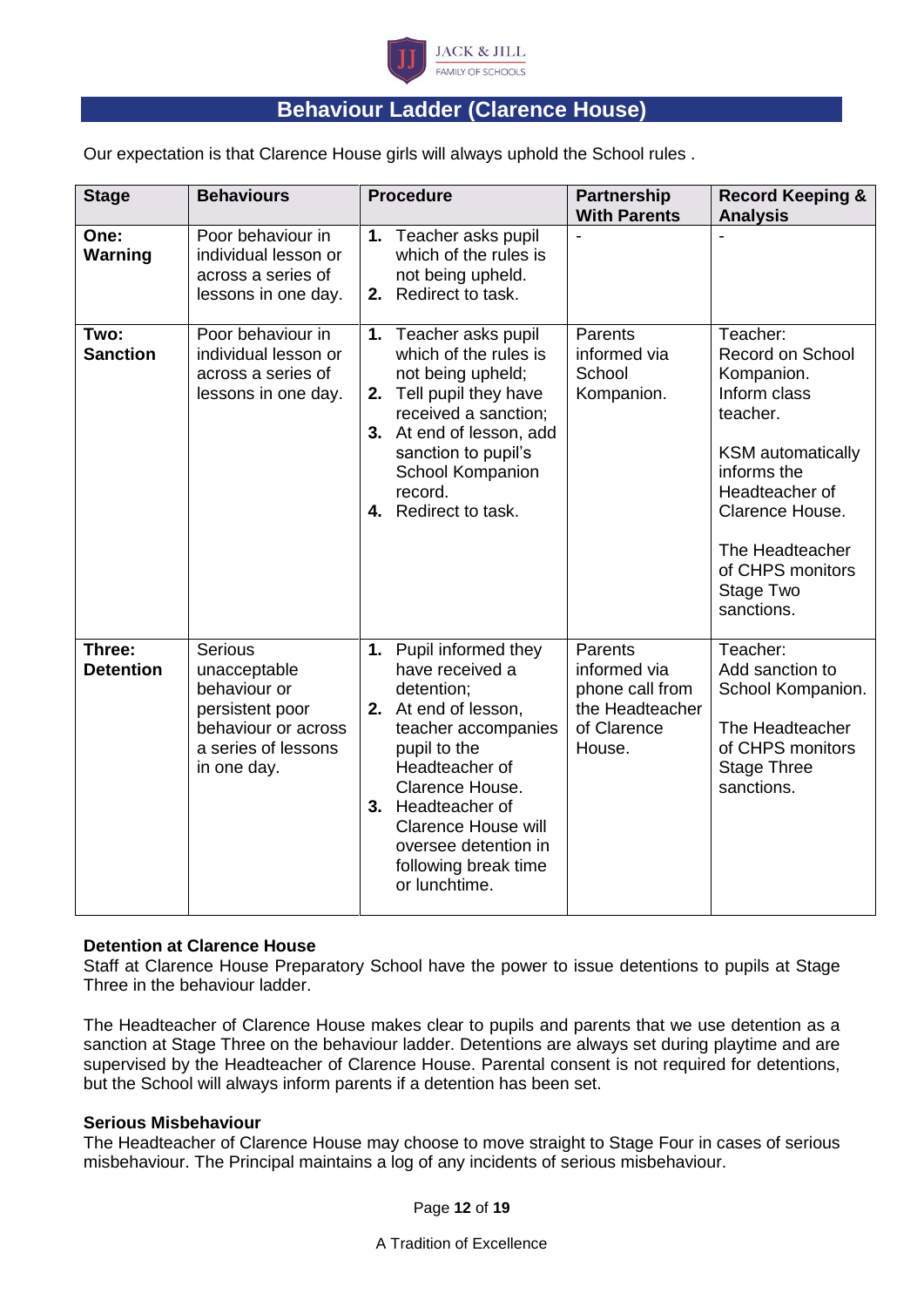

# **Managing Poor Behaviour Over Time (All Sections)**

| <b>Stage</b>                                                           | <b>Reason</b>                                                                                                                               | <b>Procedure</b>                                                                                                                                                                                                                                                                                                                                                                                                                                                                                                                                                                                                                                                                                                                                                                                                                                                                            | <b>Partnership with</b><br><b>Parents</b>                                                                                                                                                  | <b>Record Keeping</b>                                                                                                                                                                                                                                                                                                                                           |
|------------------------------------------------------------------------|---------------------------------------------------------------------------------------------------------------------------------------------|---------------------------------------------------------------------------------------------------------------------------------------------------------------------------------------------------------------------------------------------------------------------------------------------------------------------------------------------------------------------------------------------------------------------------------------------------------------------------------------------------------------------------------------------------------------------------------------------------------------------------------------------------------------------------------------------------------------------------------------------------------------------------------------------------------------------------------------------------------------------------------------------|--------------------------------------------------------------------------------------------------------------------------------------------------------------------------------------------|-----------------------------------------------------------------------------------------------------------------------------------------------------------------------------------------------------------------------------------------------------------------------------------------------------------------------------------------------------------------|
| Four:<br><b>Additional</b><br><b>Support</b><br>Plan                   | Repeated<br>Stage 3<br>sanctions or<br>serious<br>misbehaviour.                                                                             | If a child receives a<br>significant number (as<br>determined by the Principal<br>/ Deputy Principal / Pre-<br><b>Preparatory Lead Teachers</b><br>/ Headteacher of Clarence<br>House) of Stage Two and<br>Three sanctions or a serious<br>incident takes place (e.g.<br>fighting in the playground)<br>then the School will create<br>an Additional Support Plan<br>$(A.S.P.)$ :<br>The Deputy Principal /<br>Pre-Preparatory Lead<br>Teachers / Headteacher<br>of Clarence House will<br>liaise with the pupil,<br>class teachers and the<br>pupil's parents to set<br>individual targets;<br>The School may choose<br>to engage external<br>agencies;<br>Staff observe the pupil's<br>$\bullet$<br>behaviour;<br>Additional support will<br>$\bullet$<br>be provided for the pupil;<br>The A.S.P. is circulated<br>$\bullet$<br>to relevant staff and<br>discussed at staff<br>meetings. | The Deputy Principal /<br>Pre-Preparatory Lead<br>Teachers /<br>Headteacher of<br><b>Clarence House will</b><br>meet with the child's<br>parents on a<br>fortnightly basis/as<br>required. | The Deputy Principal<br>/ Pre-Preparatory<br>Lead Teachers /<br>Headteacher of<br><b>Clarence House will</b><br>review the child's<br>behaviour and the<br><b>Additional Support</b><br>Plan on a weekly<br>basis.<br>Records of this<br>review will be<br>maintained on School<br>Kompanion.                                                                   |
| <b>Stage</b><br>Five:<br><b>Individual</b><br><b>Behaviour</b><br>Plan | <b>Failure to</b><br>meet targets<br>identified in<br>Additional<br>Support Plan<br>or Bullying<br>(see Anti-<br><b>Bullying</b><br>Policy) | If, after a set period no<br>significant improvement has<br>occurred, an Individual<br>Behaviour Plan meeting will<br>be called with parents, led<br>by the Principal, which may<br>at the Principal's discretion<br>involve external agencies.<br>Behaviour targets will be<br>agreed.<br>The I.B.P. is circulated to<br>relevant staff and discussed<br>at staff meetings.                                                                                                                                                                                                                                                                                                                                                                                                                                                                                                                | The Deputy Principal /<br><b>Pre-Preparatory Lead</b><br>Teacher /<br>Headteacher of<br><b>Clarence House will</b><br>meet with the child's<br>parents on a weekly<br>basis.               | The Deputy Principal<br>/ Pre-Preparatory<br>Lead Teachers /<br>Headteacher of<br><b>Clarence House will</b><br>review the child's<br>behaviour and the<br><b>Individual Behaviour</b><br>Plan on a weekly<br>basis.<br>Records to be kept<br>on School<br>Kompanion.<br><b>Individual Behaviour</b><br>Plans may be<br>included in School<br>transfer reports. |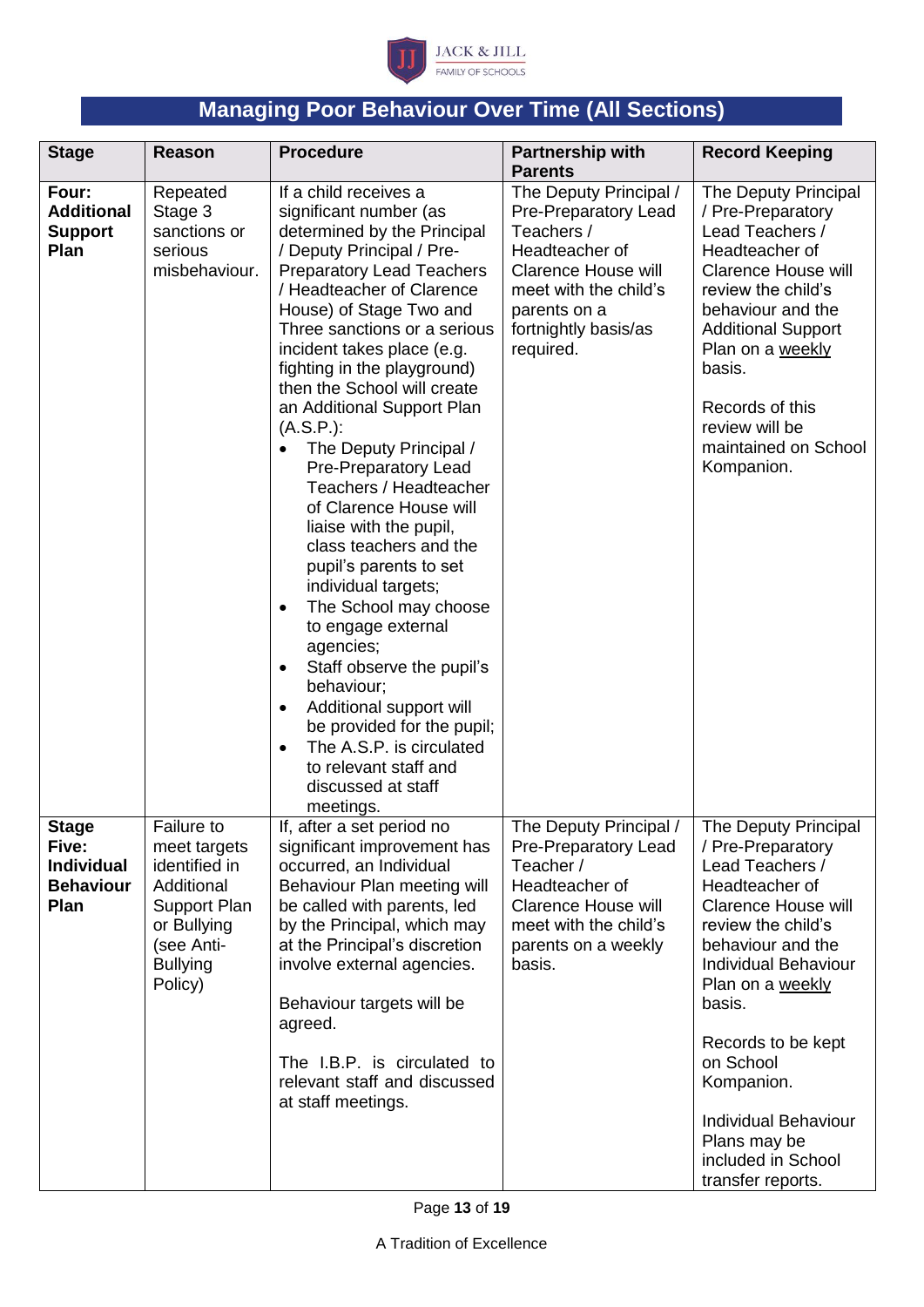

|                  | <b>Stage Six:</b>   Failure to improve behaviour or repeated infringements may set a child on the path towards |
|------------------|----------------------------------------------------------------------------------------------------------------|
|                  | <b>Temporary</b>   temporary or permanent exclusion (see Exclusion Policy).                                    |
| or               |                                                                                                                |
| <b>Permanent</b> |                                                                                                                |
| <b>Exclusion</b> |                                                                                                                |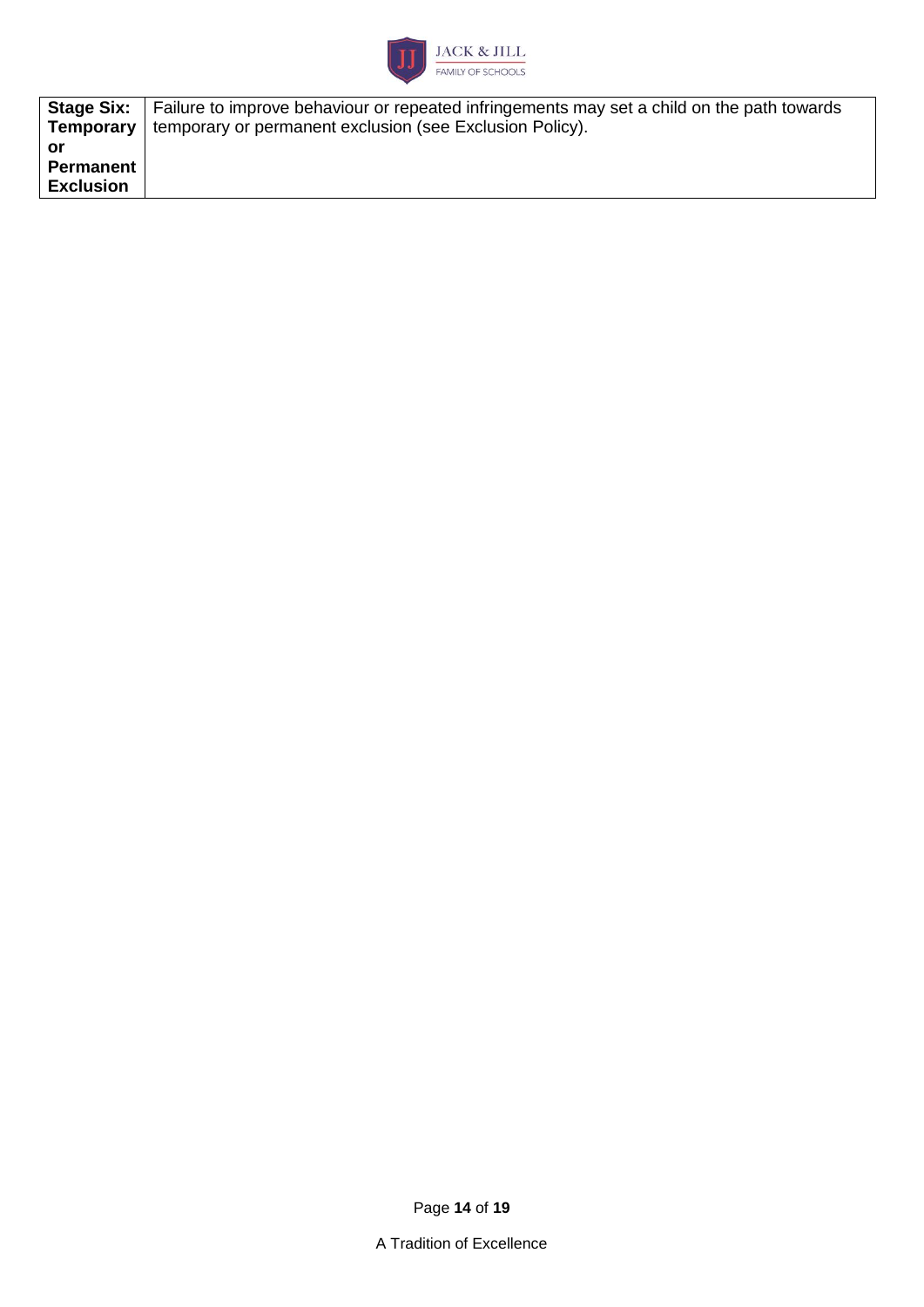## **Appendix One: Stage Four: Additional Support Plan (A.S.P.) Pro Forma**

- The Deputy Principal / Pre-Preparatory Lead Teachers / Headteacher of Clarence House will liaise with the pupil, class teachers and the pupil's parents to set individual targets;
- The School may choose to engage external agencies;
- Staff observe the pupil's behaviour; and,
- Additional support will be provided for the pupil.

The Deputy Principal / Pre-Preparatory Lead Teacher / Headteacher of Clarence House will review the child's behaviour and the Additional Support Plan on a weekly basis.

The A.S.P. is circulated to relevant staff and discussed at staff meetings.

| <b>Name of Pupil</b>                      |  |
|-------------------------------------------|--|
| Date of birth                             |  |
| <b>Class</b>                              |  |
| <b>Class Teacher</b>                      |  |
| <b>Reason for Additional Support Plan</b> |  |
| Support provided by the School            |  |
| <b>Requested support from parents</b>     |  |
| <b>Review date</b>                        |  |
| <b>Deputy Principal / Pre-Preparatory</b> |  |
| <b>Lead Teacher / Headteacher of</b>      |  |
| <b>Clarence House's signature</b>         |  |
| Parent(s) signature                       |  |
| <b>Pupil(s) signature</b>                 |  |

| <b>Target</b>                                                    | <b>Success Criteria</b> |
|------------------------------------------------------------------|-------------------------|
| [Note: targets should relate to upholding The Jack & Jill Family |                         |
| of Schools School Rules]                                         |                         |
|                                                                  |                         |
|                                                                  |                         |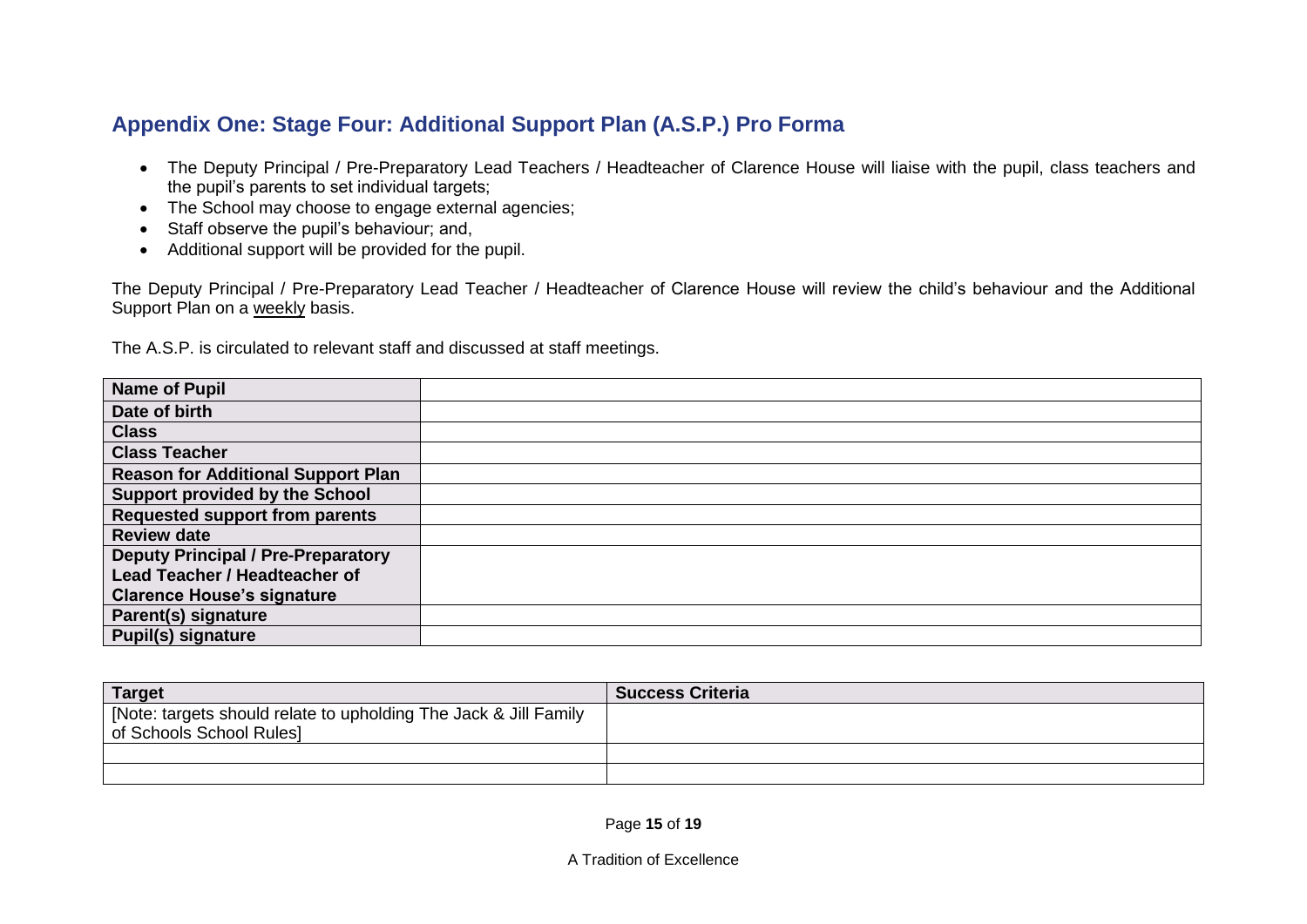#### **Strategies for Support**

[Note: targets should relate to upholding The Jack & Jill Family of Schools School Rules]

#### **Record Keeping**

- Hard copy and soft copy to parents;
- Soft copy stored on pupil's KSM record;
- Hard copy stored by Deputy Principal in Child Protection cabinet; and,
- Hard copy of any contemporaneous notes stored by Principal in Child Protection cabinet.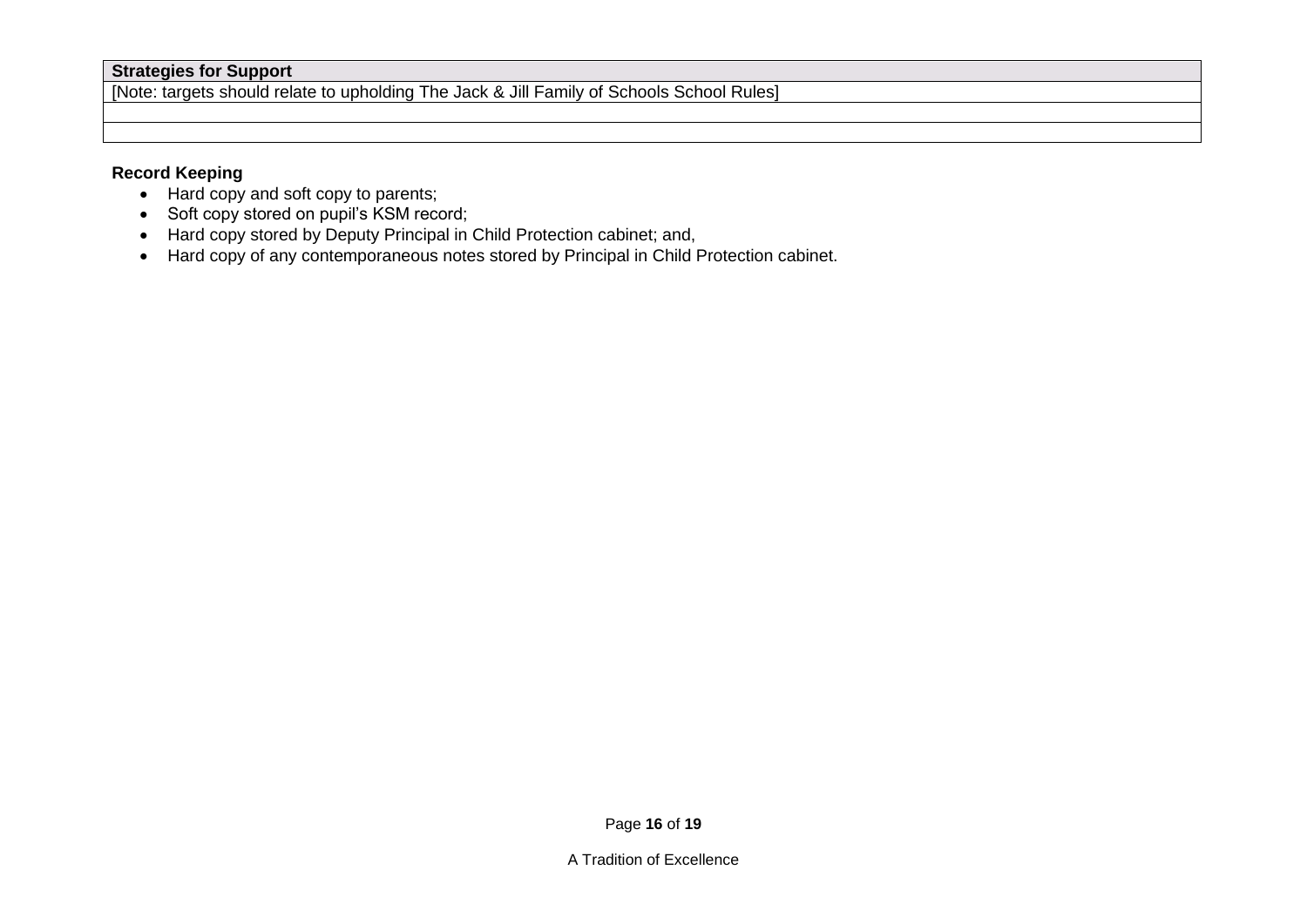## **Appendix Two: Stage Five: Individual Behaviour Plan (I.B.P.) Pro Forma**

The Deputy Principal / Pre-Preparatory Lead Teachers / Headteacher of Clarence House will review the child's behaviour and the Individual Behaviour Plan on a weekly basis.

The I.B.P. is circulated to relevant staff and discussed at staff meetings.

Please note that a copy of the Individual Behaviour Plan may be included in School transfer reports.

| <b>Name of Pupil</b>                        |  |
|---------------------------------------------|--|
| Date of birth                               |  |
| <b>Class</b>                                |  |
| <b>Class Teacher</b>                        |  |
| <b>Reason for Individual Behaviour Plan</b> |  |
| <b>Support provided by School</b>           |  |
| <b>Requested support from parents</b>       |  |
| <b>Review date</b>                          |  |
| <b>Principal's signature</b>                |  |
| Parent(s) signature                         |  |
| <b>Pupil(s) signature</b>                   |  |

Failure to improve behaviour or repeated infringements may set a child on the path towards temporary or permanent exclusion (see Exclusion Policy).

| <b>Target</b>                                                    | <b>Success Criteria</b> |
|------------------------------------------------------------------|-------------------------|
| [Note: targets should relate to upholding the Jack & Jill Rules] |                         |
|                                                                  |                         |
|                                                                  |                         |

#### **Record Keeping**

- Hard copy and soft copy to parents;
- Soft copy stored on pupil's KSM record;
- Hard copy stored by Principal in Child Protection cabinet; and,
- Hard copy of any contemporaneous notes stored by Principal in Child Protection cabinet.

Page **17** of **19**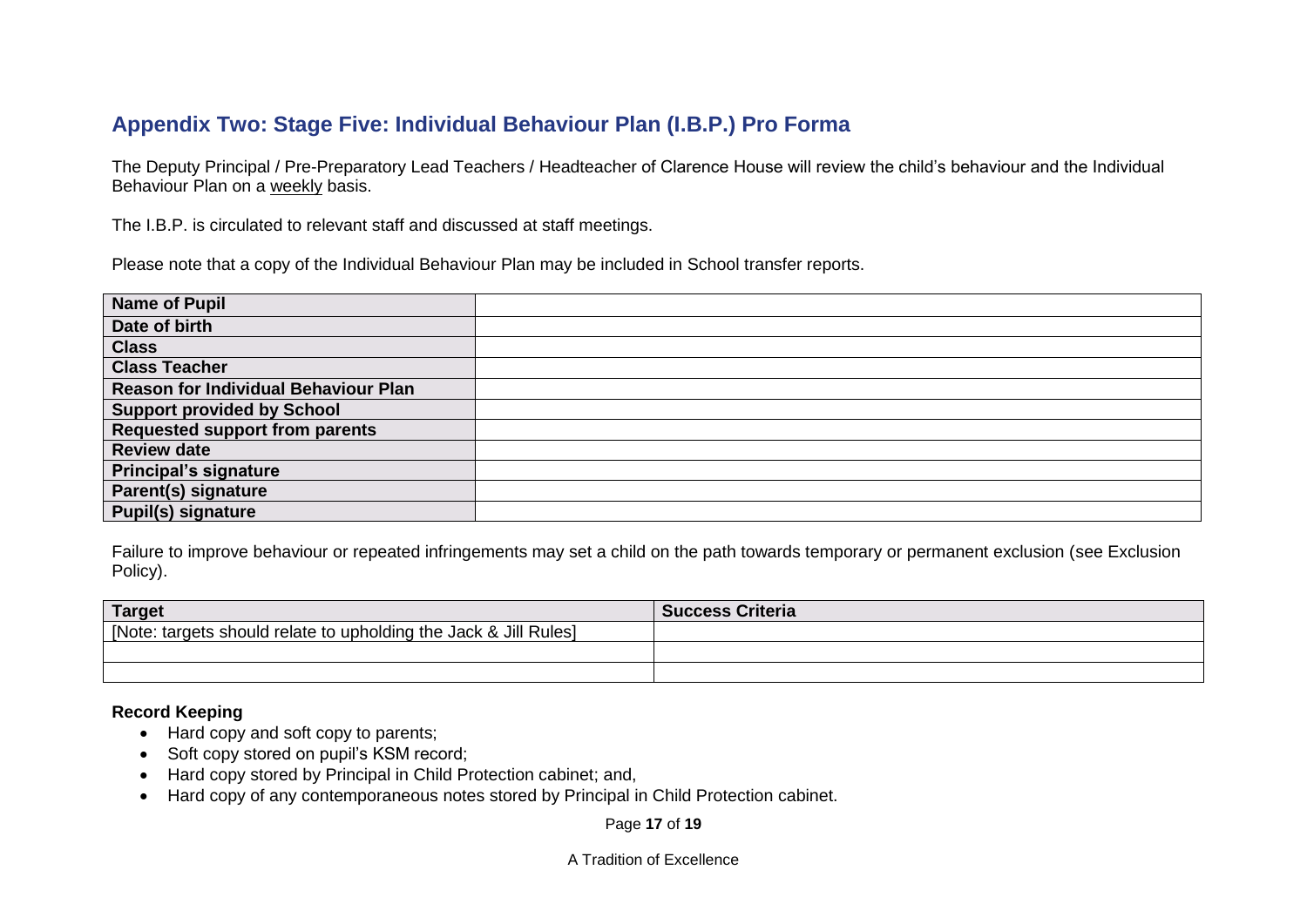# **Appendix Three: I.B.P. Daily Monitoring Pro Forma**

| Name of Pupil        |  |
|----------------------|--|
| Date of birth        |  |
| <b>Class</b>         |  |
| <b>Class Teacher</b> |  |

| Lesson including break and lunchtime                       | <b>Name of Teacher</b> | Did pupil uphold the Jack & Jill Rules in this lesson?                |  |  |
|------------------------------------------------------------|------------------------|-----------------------------------------------------------------------|--|--|
| [e.g. Registration]                                        |                        | [Please either tick or write comment explaining which School rule was |  |  |
|                                                            |                        | broken]                                                               |  |  |
|                                                            |                        |                                                                       |  |  |
|                                                            |                        |                                                                       |  |  |
|                                                            |                        |                                                                       |  |  |
|                                                            |                        |                                                                       |  |  |
|                                                            |                        |                                                                       |  |  |
|                                                            |                        |                                                                       |  |  |
|                                                            |                        |                                                                       |  |  |
|                                                            |                        |                                                                       |  |  |
| Pupil to submit to teacher-in-charge at the end of the day |                        |                                                                       |  |  |

#### **Record Keeping**

- Hard copy and soft copy to parents;
- Soft copy stored on pupil's School Kompanion record; and,
- Hard copy stored by Deputy Principal in Child Protection cabinet.